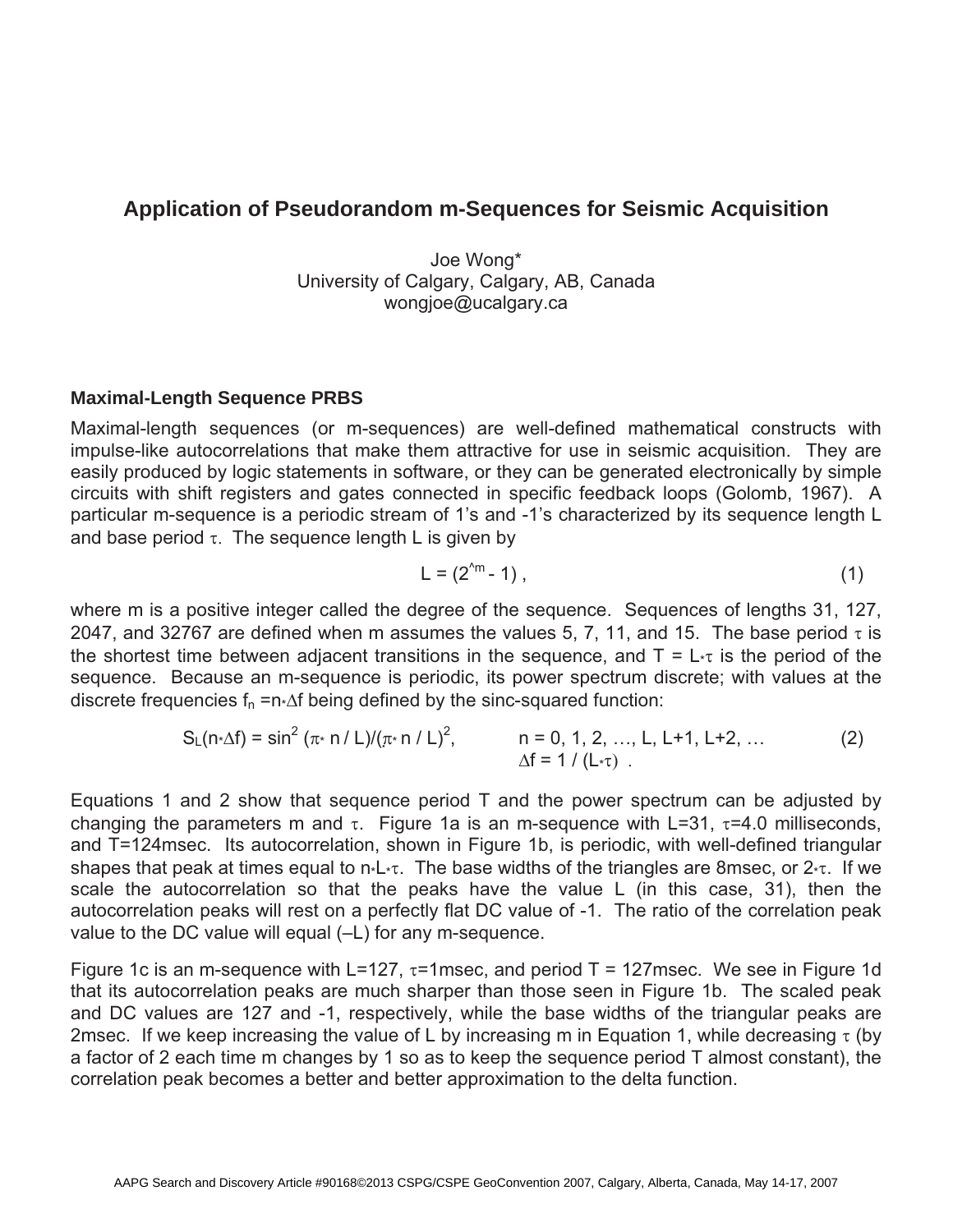

Fig. 1 (a) m-sequence with L=31,  $\tau$ =4.0 msec.; (b) autocorrelation of Figure 1a; (c) m-sequence with L=127 and  $\tau$  =1.0 msec; (d) autocorrelation of Figure 1c.

A defining characteristic of a perfectly random signal or pure noise is that its autocorrelation is a delta function. The autocorrelation of an m-sequence makes it clear why it is considered to be a pseudorandom signal. The sharp triangular peaks becomes narrower in absolute time as  $\tau$  is made smaller, and the peak values relative to the DC base level become larger as the sequence length L increases. Longer and longer m-sequences behave more and more like a true noise signal. M-sequences have only two values, +1 and -1, so they are often referred to as pseudorandom binary sequences, or PRBS.

The special characteristics of m-sequences have prompted numerous researchers to use them for analyzing linear systems (Engelberger and Benjamin, 2005). They have been incorporated into long-range radar and sonar applications where signal-to-noise enhancement is critical.

For example, the earliest experiments in detecting radar echoes from Venus employed PRBS technology (Price et al., 1959). Behringer et al. (1982) and Dushaw et al. (1999) studied fluctuations in seawater acoustic velocities across thousands of kilometers using PRBS-coded sonar signals. Sachs et al. (2003) have described how modern short-range radar systems have adopted PRBS coding. Duncan et al. (1981) employed PRBS signals in a controlled source audiofrequency magnetotelluric (CSAMT) experiment.

# **Seismic Acquisition Using PRBS Crosscorrelation**

Figure 2 shows the basic principles of using a PRBS in seismic data acquisition. A PRBS with fundamental length L=127, base period  $\tau$ =1msec has been digitized with a sampling time of 0.25msec and plotted in Fig 2a. The sequence is delayed by 40msec and shown on Figure 2b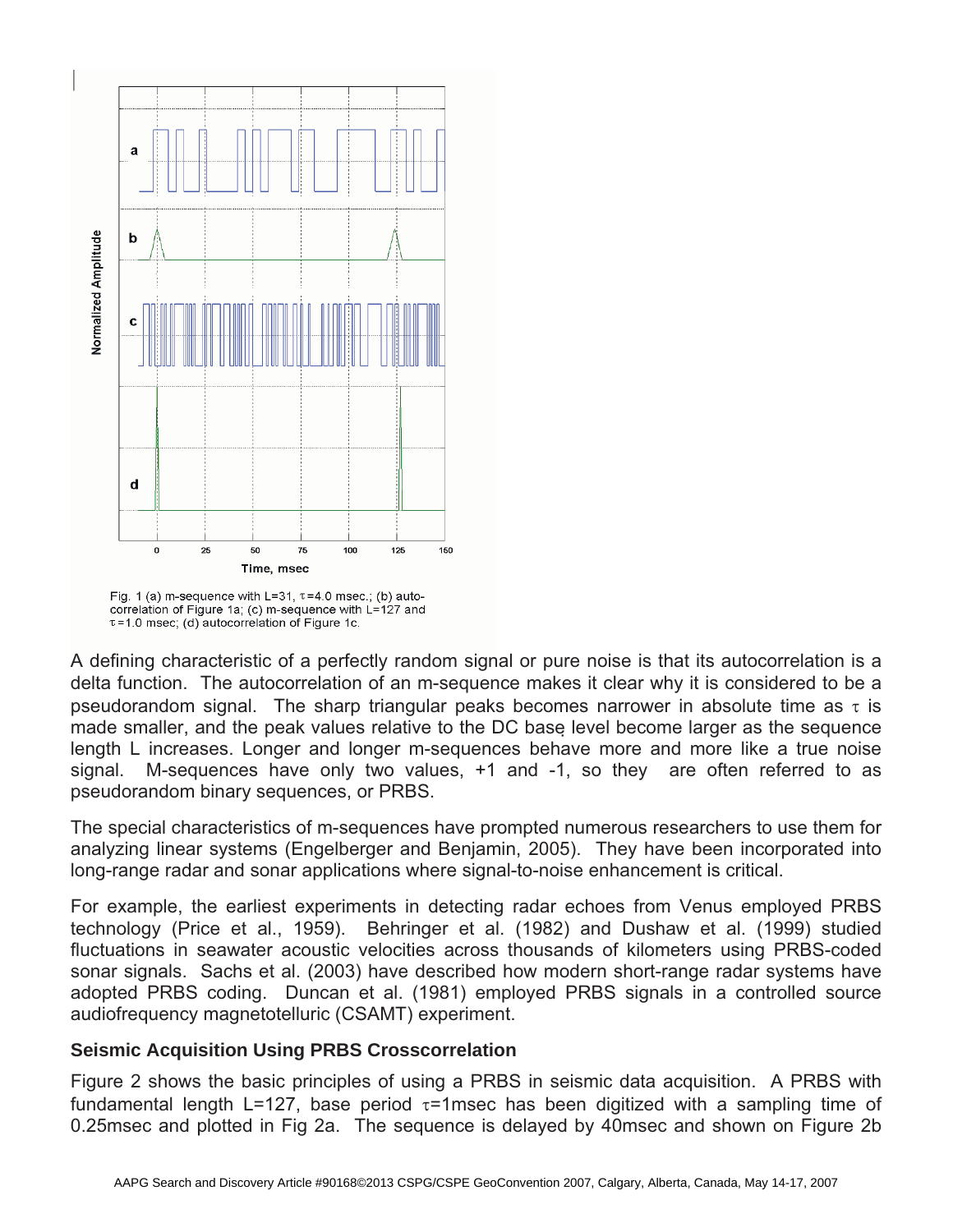(the PRBS is periodic, so that, in being delayed, its end wraps around to the beginning). The delayed sequence is crosscorrelated with the original sequence, and the shifted correlation peaks, shown on Figure 2c, confirm that the delay is 40msec. Figure 2d is a seismic wavelet representing the impulse response of a seismic source. When the seismic source is driven by the undelayed PRBS, it generates a signature which is the convolution of the PRBS and the seismic wavelet. This signal propagates through the earth and is detected by a sensor some distance away. The detected signal is represented by Figure 2e, which is the convolution of the PRBS and the wavelet, delayed by the travel time. Figure 2f is the crosscorrelation of the delayed convolution with the undelayed PRBS, showing the recovered wavelet arriving at the proper delay time.



Fig. 2 (a) PRBS with L=127,  $\tau$ =1.0 msec; (b) PRBS delayed by 40 msec; (c) crosscorrelation of delayed PRBS with original PRBS; (d) a seismic wavelet; (e) wavelet convolved with delayed PRBS; (f) crosscorrelation of convolution 2e with undelayed PRBS.



Fig.3 (a) The seismic wavelet in Figure 2d, plus random noise; the wavelet is completely obscured; (b) the seismic wavelet convolved with the delayed PRBS, plus the same random noise; (c) crosscorrelation of the noisy convolution with the undelayed PRBS of Figure 2a, recovering the delayed wavelet with much improved signal-to-noise ratio.

## **Noise Rejection Capabilities**

The ability of PRBS crosscorrelation to pull weak signals out of strong random noise is its most important and useful property. Figure 3a is the seismic wavelet in Figure 2d with random background noise added. The signal-to-noise ratio (SNR), as determined by the amplitude of the wavelet and the mean noise amplitude, is about 1. The wavelet is completely obscured by the noise. Figure 3b is the delayed convolution of Figure 2e plus the same random noise. The SNR is somewhat higher, but it is still difficult to discern any signal. However, when we crosscorrelate Figure 3b with the original PRBS (Figure 2a), we recover the seismic arrival very effectively (Figure 3c).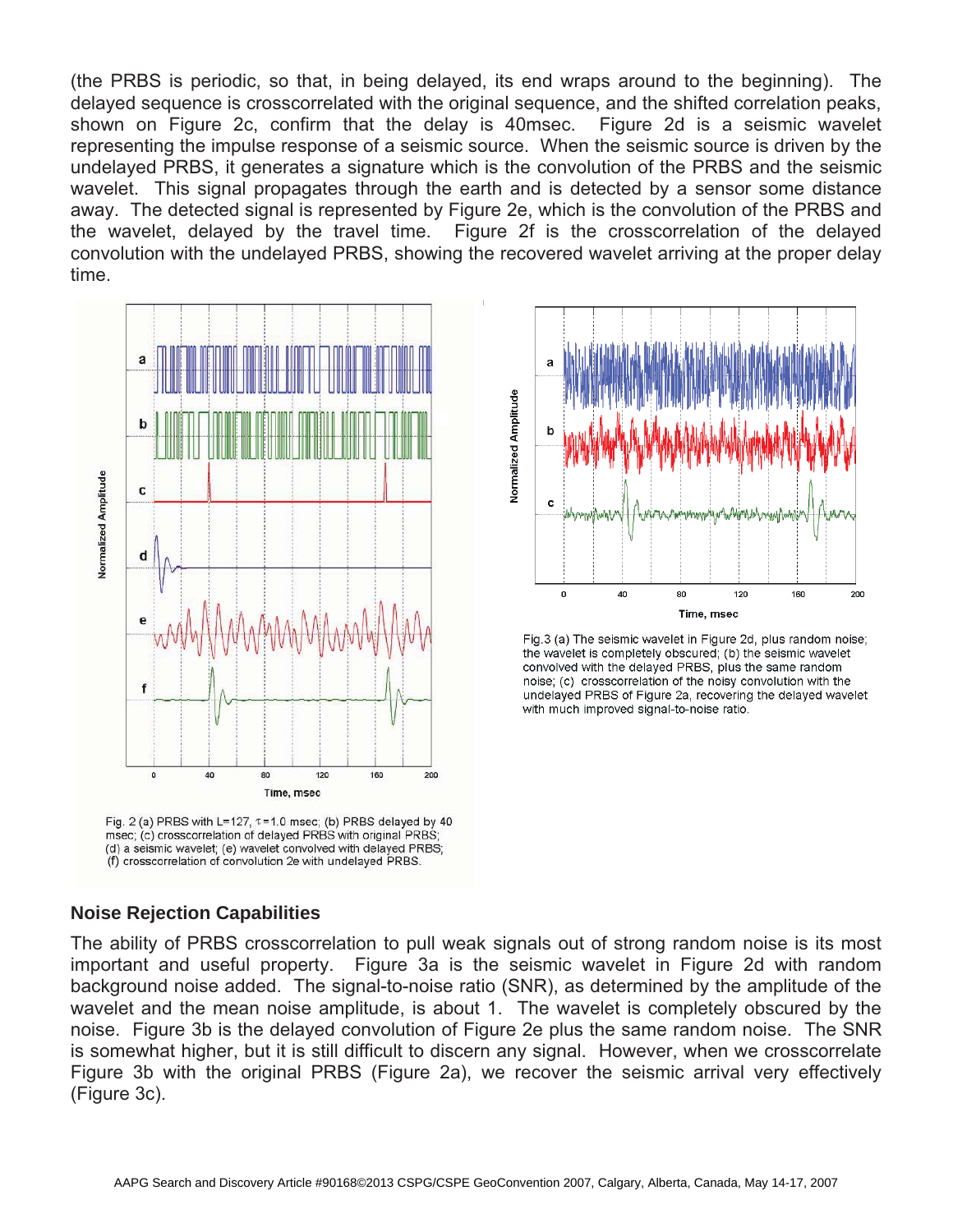In Figure 4, the signal amplitude is decreased to about 20% of the noise level. As the convolution/crosscorrelation method is applied using longer and longer sequences, the signal emerges more and more clearly above the noise. In principle, PRBS crosscorrelation will enhance signal power over random noise power by a factor equal to the sequence length L.

#### **Seismograms Acquired with PRBS Correlation**

High-resolution seismic imaging of oil and gas reservoirs may require wavelengths on the order of several meters to several tens of meters. In typical reservoir rocks, the frequencies must be in the range 200 to 2000 Hz (Harris et al., 1995; Fogues et al., 2006). Such frequencies can be produced easily by using piezoelectric materials as transducers.

However, the output power of piezoelectric sources is low, and techniques for signal-to-noise enhancement must be employed to obtain good seismograms across useful distances. To this end, Harris et al. (1995) and Fogues et al. (2006) used crosscorrelation and frequency sweeps with their piezoelectric sources. Alternatively, Wong et al. (1983), Yamamoto et al. (1994), and Wong (2000) chose crosscorrelation with m-sequences for their piezoelectric vibrators.

Figure 5 shows seismograms acquired through igneous rock using a piezoelectric vibrator with PRBS coding. The gather was recorded in a crosswell configuration with hydrophones in a well about 80 meters from the source well. The dominant frequencies in these seismograms are about 3.3 kHz. The sample time is .05msec.







Fig. 5. Crosswell seismograms acquired with PRBS crosscorrelation. Sequence parameters: L=2047; t = 0.10msec. Source and receiver depths in meters in columns at right.